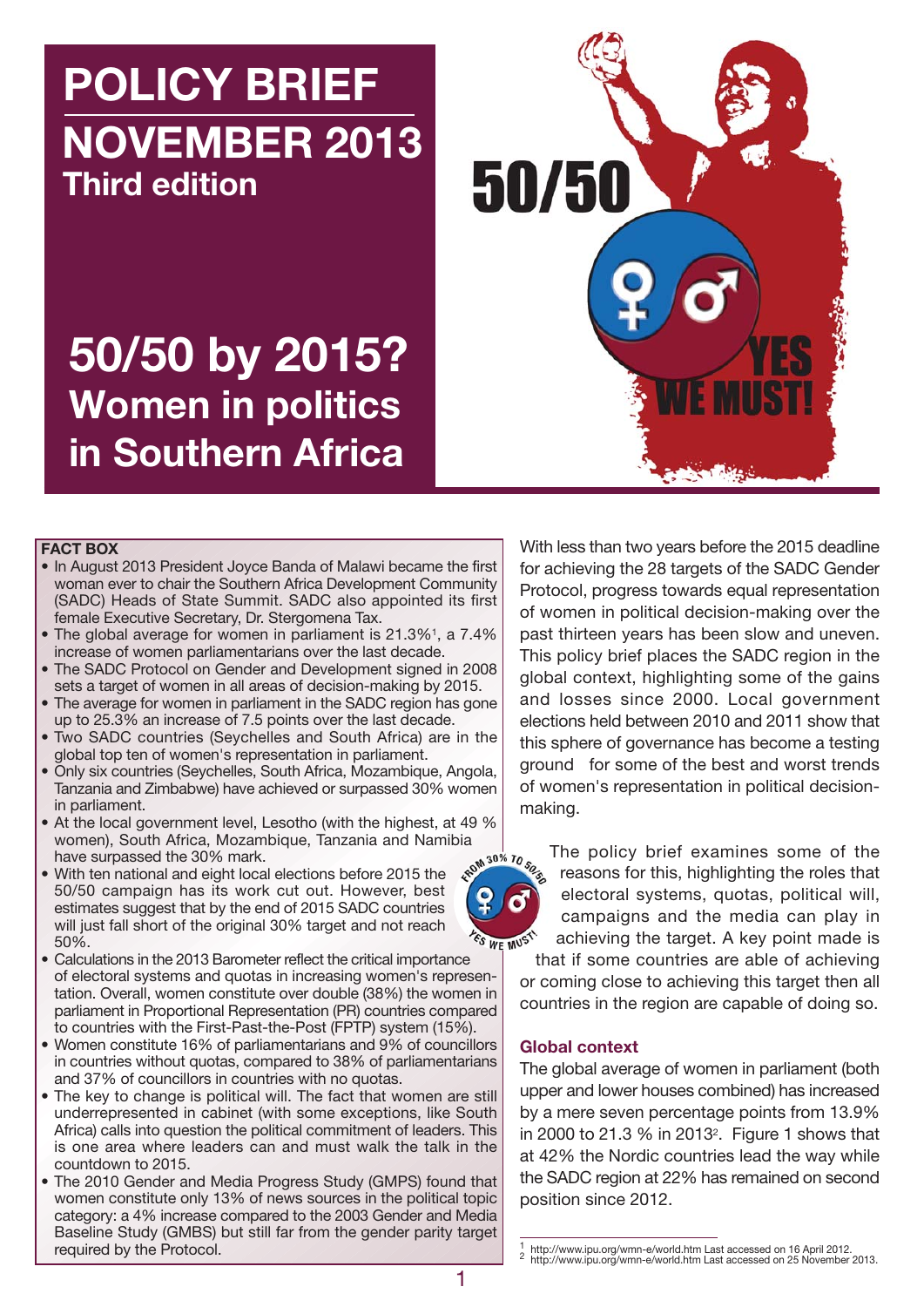

#### **Regional context**

Despite the fact that most countries had not come close to reaching the initial target of 30% representation of women in decision-making in the 1997 SADC Declaration on Gender and Development adopted in Blantyre, Malawi, Heads of State upped this target to 50% in the more binding 2008 Protocol on Gender and Development.

Over the last twelve years the proportion of women in politics in the SADC region has increased by seven percentage

*Source: IPU website accessed 25 November, 2013.*

points from 18% in 2000 to 25% in 2013; a slow move since the signing of the Protocol in 2008. The region is, however, above the global average by five percentage points.



*Source: SADC Gender Protocol Barometer 2013.*

Figure II shows women's representation in decision-making in parliament (a regional average of 25%), cabinet (22%) and local government (24%). The figures show that:

- There is only one area of decision-making in which SADC is close to achieving parity local government in Lesotho (49%).
- Seychelles leads the way on women's representation in parliament (44%) but South Africa has the most even spread of women across cabinet, parliament and at the local level.
- The four worst performing countries are Swaziland, Zambia, Botswana and the DRC.

## **Cabinet**

Because cabinet consists of presidential appointments, it is a key test of political will. South Africa leads the way at the executive level with 40% women, but in most other countries the level of women in cabinet hovers between 10% and 20%. Unexpected events in Malawi changed the course of the country's history with the appointment of the region's first woman head of state. In August 2013 Banda became the first ever woman to chair the SADC Heads of State Summit.



Role model: A little girl emulates President Joyce Banda at the SADC Heads of State summit. *Photo: Colleen Lowe Morna*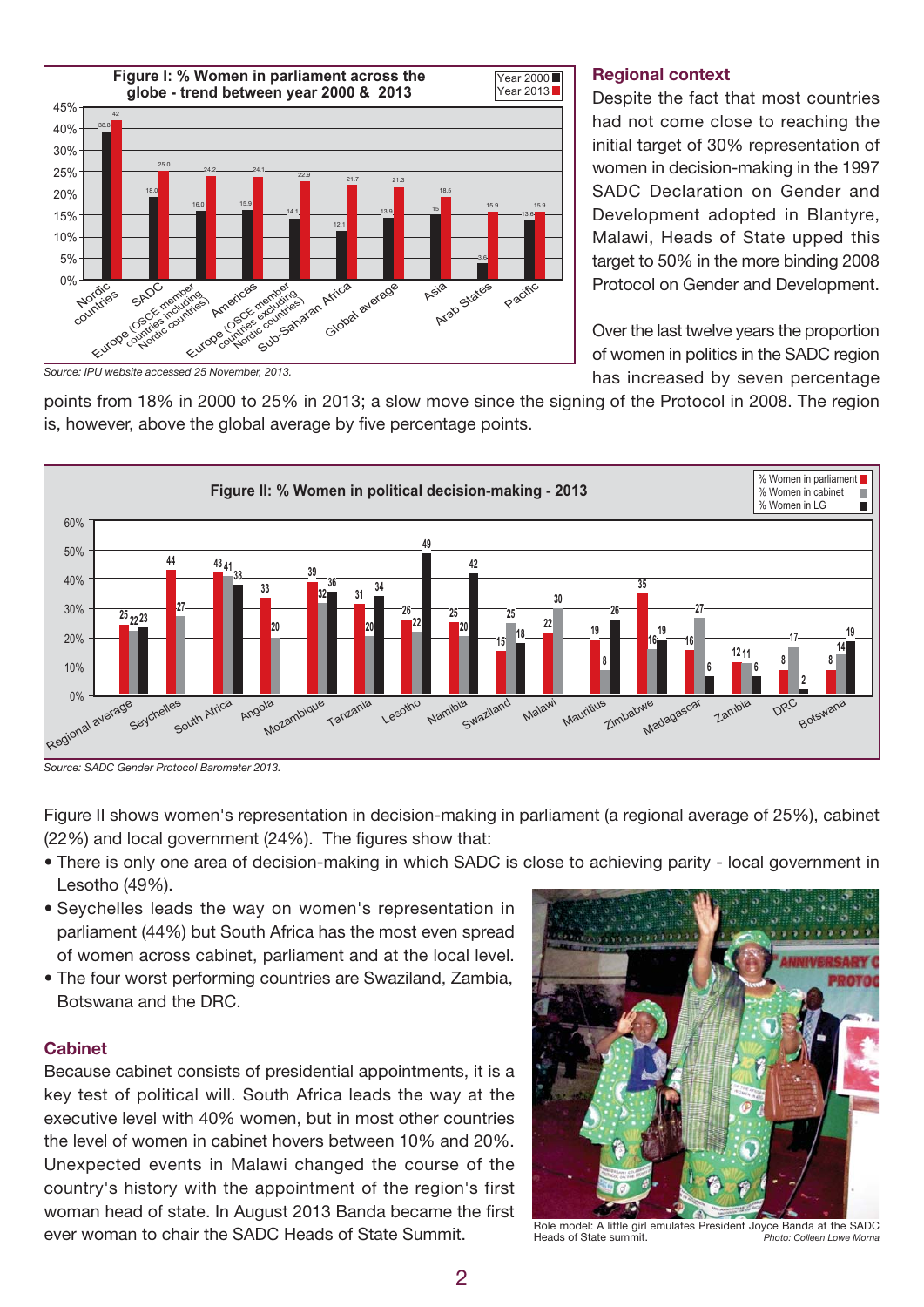In her acceptance speech at the SADC Heads of State Summit Banda said: "I am pleased to note that SADC has done well in promotion of women in leadership and decision making positions. Since the signing of the historic Gender and Development Declaration in Blantyre in 1997, and the adoption of the SADC Gender Protocol in 2008, the region has demonstrated its commitment to empowerment of women. We have ushered women into positions of power - among them Chairperson for the AU Commission Dr Nkosazana Dlamini Zuma, Executive Director for UN Women Phumzile Mlambo-Ngcuka, The Chairperson of the Pan African Parliament Gertrude Mongella,Vice President of Zimbabwe Joyce Mujuru, and I am testimony of this achievement having become first female president of my country. We are proud of this achievement."

|                     | 2000          |                |                       |                       | 2005          |                |                       |                       |                | 2013                 |                |                       |                       |                |       |                                                         |                  |                                        |
|---------------------|---------------|----------------|-----------------------|-----------------------|---------------|----------------|-----------------------|-----------------------|----------------|----------------------|----------------|-----------------------|-----------------------|----------------|-------|---------------------------------------------------------|------------------|----------------------------------------|
|                     | Globe<br>rate | Lower<br>house | <b>Upper</b><br>house | <b>Both</b><br>houses | Globe<br>rate | Lower<br>house | <b>Upper</b><br>house | <b>Both</b><br>houses | <b>Cabinet</b> | <b>Globe</b><br>rate | Lower<br>house | <b>Upper</b><br>house | <b>Both</b><br>houses | <b>Cabinet</b> | LG    | <b>Both houses</b><br>(parliament)<br>Increase/decrease |                  | Overall gain/<br>loss over<br>10 years |
|                     |               |                |                       |                       |               |                |                       |                       |                |                      |                |                       |                       |                |       | $2000 -$<br>2005                                        | $2005 -$<br>2010 |                                        |
| Globe Ave.          |               | 13.9%          | 17.7%                 | 13.9%                 |               | 16.4%          | 15%                   | 16.2%                 |                |                      | 21.8%          | 19.1%                 | 24.%                  |                |       | 2.3%                                                    | 2.7%             | 5.6%                                   |
| Reg Ave.            |               | 17.7%          | 22.5%                 | 18.0%                 |               | 20.4%          | 23.2%                 | 20.6%                 |                |                      | 24.7%          | 19.8%                 | 24.1%                 | 22.0%          | 23.2% | 2.6%                                                    | 3.5%             | 6.1%                                   |
| Angola              | 42            | 15.5%          | N/A                   | 15.5%                 | 70            | 15.0%          | N/A                   | 15.0%                 | 5.9%           | 22                   | 34.1%          | N/A                   | 34.1%                 | 25.7%          |       | $-0.5%$                                                 | 23.6%            | 23.2%                                  |
| <b>Botswana</b>     | 38            | 17.0%          | N/A                   | 17.0%                 | 91            | 11.1%          | N/A                   | 11.1%                 | 25.0%          | 123                  | 7.9%           | N/A                   | 7.9%                  | 14%            | 19.3% | $-5.9%$                                                 | $-3.2%$          | $-9.1%$                                |
| <b>DRC</b>          |               |                | No available figures  |                       |               | 12.0%          | N/A                   | 12.0%                 | 16.7%          | 116                  | 8.9%           | 5.6%                  | 10%                   | 17.0%          |       |                                                         | $-4.3%$          | $-4.3%$                                |
| Lesotho             | 101           | 3.8%           | 27.3%                 | 10.7%                 | 87            | 11.7%          | 36.4%                 | 17.0%                 | 27.8%          | 39                   | 26.7%          | 27.3%                 | 26%                   | 22%            | 49.1% | 6.3%                                                    | 5.9%             | 12.2%                                  |
| Madagascar          | 76            | 8.0%           | N/A                   | 8.0%                  | 116           | 6.9%           | 11.1%                 | 8.4%                  |                | 80                   | 17.5%          | 12.2%                 | 15.8%                 | 27%            | 6.0%  | 0.4%                                                    | 1.9%             | 2.3%                                   |
| <b>Malawi</b>       | 73            | 8.3%           | N/A                   | 8.3%                  | 75            | 13.6%          | N/A                   | 13.6%                 | 12.5%          | 59                   | 22.3%          | N/A                   | 22.2%                 | 22.7%          | N/A   | 5.3%                                                    | 7.6%             | 13.0%                                  |
| <b>Mauritius</b>    | 74            | 8.2%           | N/A                   | 8.2%                  | 62            | 17.1%          | N/A                   | 17.1%                 | 10.0%          | 74                   | 18.8%          | N/A                   | 18.8%                 | 8%             | 26%   | 8.9%                                                    | 0.0%             | 10.6%                                  |
| Mozambique          | 9             | 30.0%          | N/A                   | 30.0%                 | 10            | 34.8%          | N/A                   | 34.8%                 | 25.0%          | 12                   | 39.2%          | N/A                   | 39.2%                 | 32.1%          | 35.6% | 4.8%                                                    | 4.4%             | 9.2%                                   |
| <b>Namibia</b>      | 18            | 25.0%          | 7.7%                  | 20.4%                 | 24            | 34.6%          | 19.2%                 | 30.8%                 | 24.0%          | 49                   | 24.4%          | 26.9%                 | 25.%                  | 20%            | 41.8% | 10.4%                                                   | $-6.0%$          | 4.3%                                   |
| <b>Seychelles</b>   | 19            | 23.5%          | N/A                   | 23.5%                 | 20            | 29.4%          | N/A                   | 29.4%                 |                | 5                    | 43.8%          | N/A                   | 43.8%                 | 27%            |       | 5.9%                                                    | $-5.9%$          | 0.0%                                   |
| <b>South Africa</b> | 10            | 29.8%          | 32.1%                 | 30.1%                 | 14            | 32.8%          | 33.3%                 | 32.8%                 | 43.0%          | 8                    | 42.3%          | 32.1%                 | 41.%                  | 41.2%          | 39.7% | 2.7%                                                    | 9.9%             | 20.3%                                  |
| <b>Swaziland</b>    | 105           | 3.1%           | 13.3%                 | 6.3%                  | 93            | 10.8%          | 30.0%                 | 16.8%                 | 18.8%          | 129                  | 6.2%           | 33.0%                 | 14.7.9%               | 25%            | 17.9% | 10.5%                                                   | 5.0%             | 15.6%                                  |
| Tanzania            | 40            | 16.4%          | N/A                   | 16.4%                 | 19            | 30.4%          | N/A                   | 30.4%                 | 14.8%          | 20                   | 36.%           | N/A                   | 36%                   | 20.0%          | 34.2% | 14.0%                                                   | 0.2%             | 14.3%                                  |
| Zambia              | 63            | 10.1%          | N/A                   | 10.1%                 | 81            | 12.7%          | N/A                   | 12.7%                 | 22.7%          | 107                  | 11.5%          | N/A                   | 11.5%                 | 11.0%          | 6.1%  | 2.5%                                                    | 2.5%             | 5.1%                                   |
| <b>Zimbabwe</b>     | 47            | 14.0%          | N/A                   | 14.0%                 | 67            | 16.0%          | N/A                   | 16.0%                 | 13.9%          | 27                   | 31.5%          | 47.5%                 | 35.1%                 | 12%            | 16%   | 2.0%                                                    | 1.9%             | 3.9%                                   |

# **Table I: Women in decision-making in SADC 2000-2013**

*Source: i) Gender Links ii) IPU website: www.ipu.com last accessed on 24 November 2013 .*

## **Parliament**

The region is a combination of the best and worst performers. Only two countries, Seychelles and South Africa, fall into the top ten countries globally in terms of women's representation in parliament. At the other end of the spectrum Botswana and Swaziland occupy positions 123 and 129 respectively on the Inter Parliamentary Union (IPU) global ranking. Only six countries (Angola, Mozambique, Seychelles, South Africa, Tanzania and Zimbabwe) have reached or surpassed the original 30% target. Three countries (Lesotho, Malawi and Namibia) are between 20% and 30% and the rest are below 20% with Botswana and DRC below the ten percent mark.

Table I shows the trends in women's decision-making in SADC from 2000-2013. There have been some marked improvements in certain countries over the past ten years. Table one shows that the biggest improver is Seychelles where women's representation increased from 29.4% to 44% and from a global rating of 43 in 2005 to five in 2013.

In the past decade Malawi and Lesotho have also shown laudable progress, moving from single digit representation to over 20%. South Africa, Mozambique and Tanzania have shown consistent improvement over the decade ensuring their places globally in the top 20.

The adoption of a new Constitution in Zimbabwe which provides for a 30% quota for women in parliament, led to the dramatic increase in women's representation in parliament from 19% in 2008 to 35% in the July elections. The elections in Swaziland in September witnessed a backward slide of women's representation from 22% to 14.7%. In Botswana's last elections in 2009, the proportion of women fell from an already low 11.1 % to 7.9%.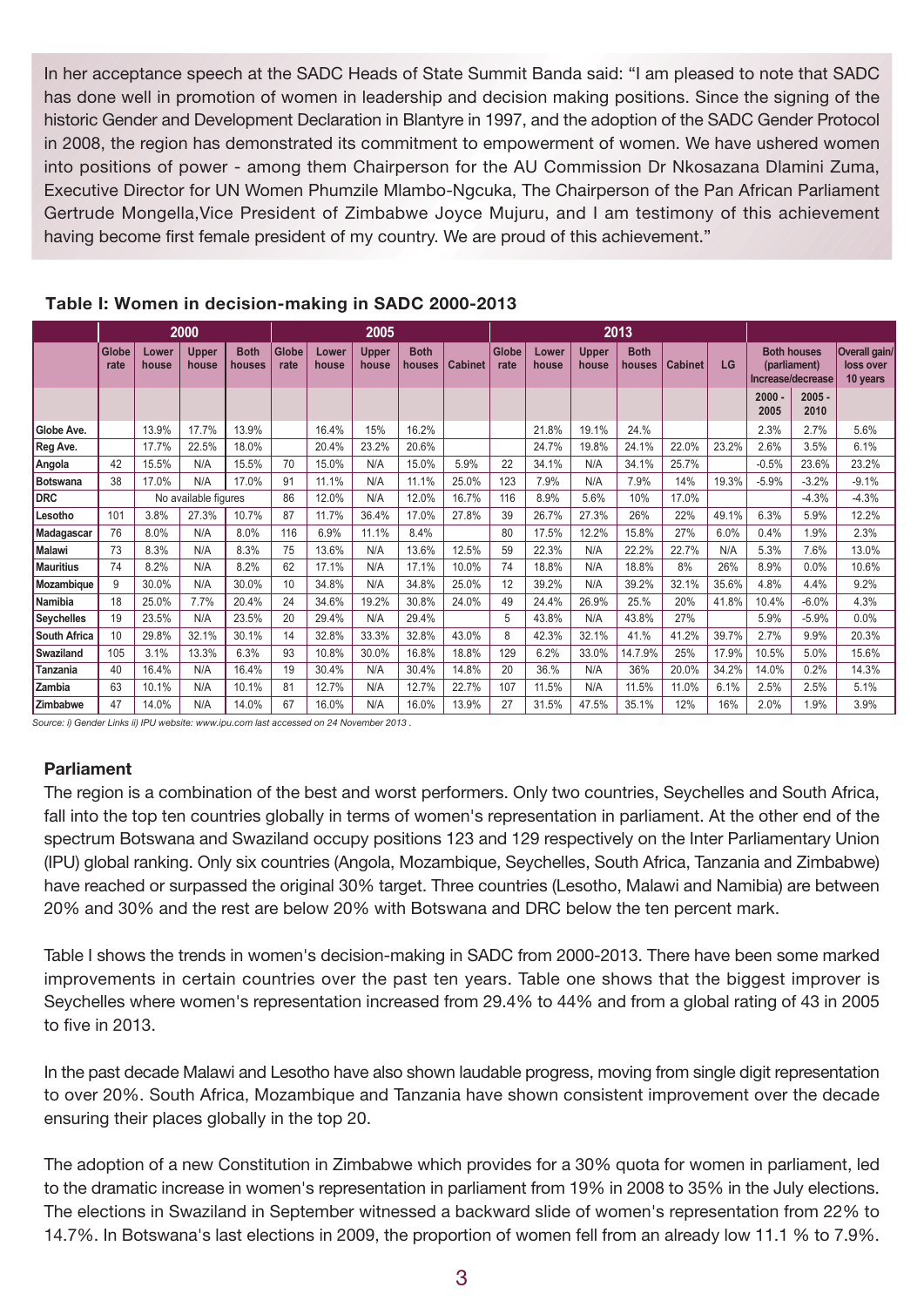Similarly in the 2009 elections the proportion of women in the Namibian parliament declined from just over 30% to around 26%. In Zambia women's representation declined from 17.9% to low 11.5% in 2010.

## **At local level**

Table I shows that at the local level Lesotho (49.1%) leads the way followed by Namibia at 44% and South Africa at 38%. As the 50/50 by 2015 deadline looms local government has become a testing ground for political will to make the 50/50 campaign a reality.

**Special measures play a key role in increasing women's representation:** In Lesotho while women's representation slipped from 58% to 49.1% in the October 2011 elections, the result is not as contested as in the 2006 elections on which the law reserved 30% seats for women. Following a political outcry Lesotho amended the electoral law to reserve a third of the seats for women on a Proportional Representation (PR) system in addition to women being able to contest the First Past the Post (FPTP) seats with men.

### *Voluntary quotas not enough - why legislated quotas matter*

South Africa's local government elections in May 2011 witnessed a two percent drop in women's representation from 40% to 38% as a result of the ruling African National Congress (ANC) - the only one in South Africa and the region to have a voluntary 50% quota - losing ground in the elections. This has led to a campaign for quotas to be legislated in South Africa.

## *An innovative gender neutral Mauritius Local Government Elections Act*



and Outer Islands. Hon. Herve Aimee, Minister of Local Government, opening the Award Night ceremony of the Mauritius Mini Summit. *Photo: Gender Links Gallery*

In Mauritius, the proportion of women in local government increased from 6% to 26% in the December 2012 elections following a multi-dimensional campaign led by Gender Links (GL) that resulted in an amendment to the Constitution and the introduction of a quota to the local government election act. The new women councillors, who received campaign training prior to the elections and now through the local government Centres of Excellence (COE) project, demonstrate how gender balance enhances equity and efficacy in service delivery.

*"The New Local Government Act is indeed a milestone towards gender equality. I would like to thank (GL Francophone Director) Loga Virahsawmy and Gender Links for all their help over the last two years ensuring that the radical changes I proposed became reality. The new Local Government Act is another step in line with the Government's philosophy of the role of women in modern Mauritius. I want to empower women through local government. Their presence is one of proximity, as all councillors must reside in their local council area. Many are becoming leaders of their communities. It is my intention that local government should become a stepping stone for women to emerge for participation at the national level, where less than 20% of the members of the National Assembly are female." -* Hon. Herve Aimee, Minister of Local Government

## **Electoral systems and quotas**

The question is, why are some countries making good progress while others are regressing? The answer to this is multifaceted and relates mainly to electoral systems, approaches to quotas, political will and concerted 50/50 campaigns.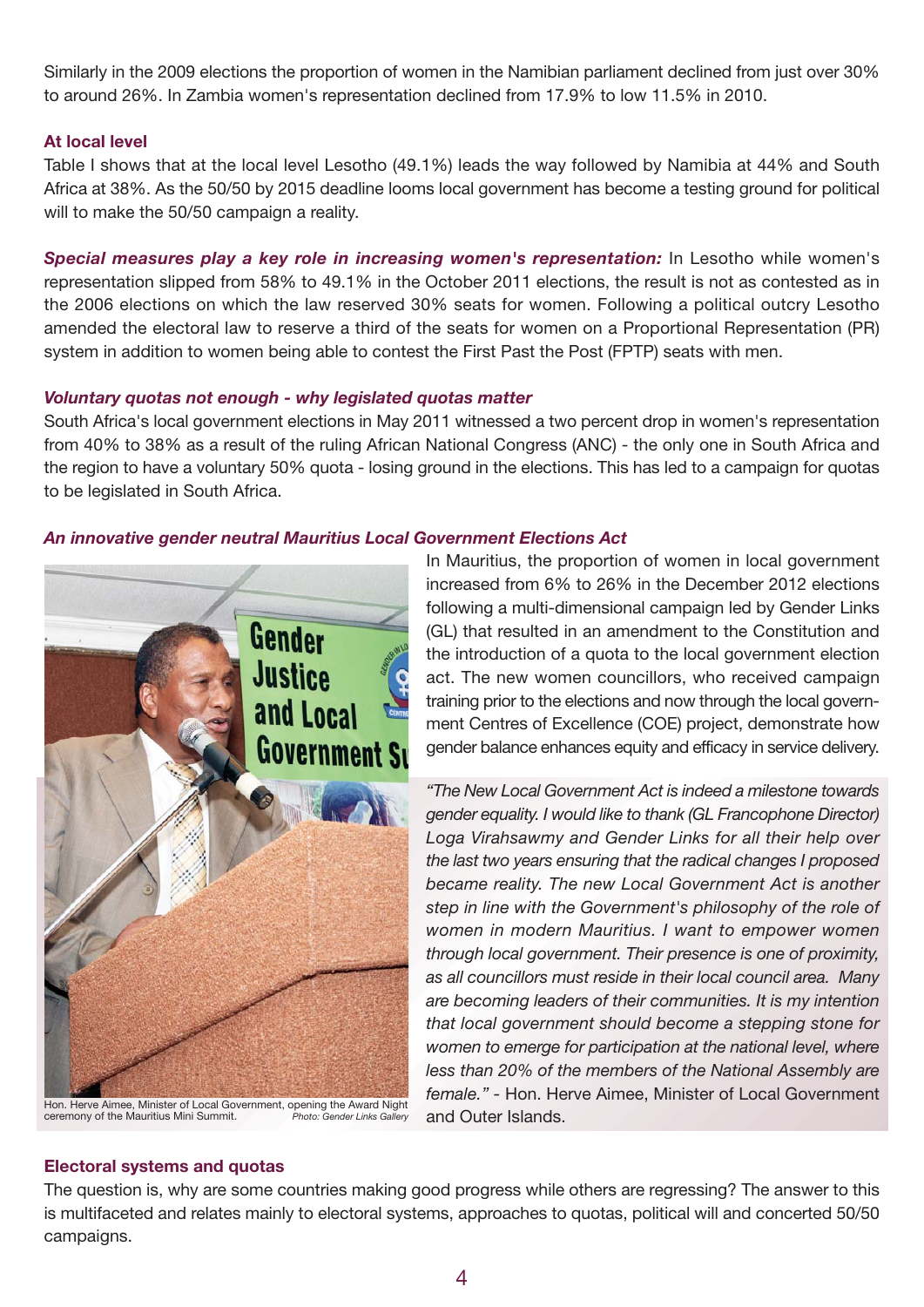### **TABLE II: SUMMARY OF KEY ISSUES IN THE SOUTHERN AFRICA 50/50 STRATEGY 2014-2016**

|                     | % Women<br><b>Cabinet</b> | % Women<br><b>Parliament</b> | <b>Next</b><br>% Women in<br><b>National</b><br>local<br>elections<br>government |                 | <b>Next Local</b><br>elections | <b>Electoral</b><br>system | Quota                   | <b>Strategy</b>                                                                                                                          |  |  |
|---------------------|---------------------------|------------------------------|----------------------------------------------------------------------------------|-----------------|--------------------------------|----------------------------|-------------------------|------------------------------------------------------------------------------------------------------------------------------------------|--|--|
| Angola              | 20                        | 33                           | 2017<br>N/A                                                                      |                 | None                           | <b>PR</b>                  | Voluntary party quota   | Advocate for local elections; legislated quota<br>at local and national level.                                                           |  |  |
| <b>Botswana</b>     | 14                        | 8                            | 2014                                                                             | 19              | 2014                           | <b>FPTP</b>                | Voluntary party quota   | Advocate for legislated quota at local and<br>national level.                                                                            |  |  |
| <b>DRC</b>          | 17                        | 8                            | 2016                                                                             | 2               | 2016                           | <b>FPTP</b>                | <b>NONE</b>             | Advocate for legislated guotas at local and<br>national level.                                                                           |  |  |
| Lesotho             | 22                        | 26                           | 2017                                                                             | 49              | 2016                           | Mixed                      | 30% at local level      | Advocate for the quota at local level to be<br>extended to national level.                                                               |  |  |
| Madagascar          | 27                        | 16                           | 2013                                                                             | 6               | 2013                           | <b>FPTP</b>                | <b>NONE</b>             | Use the Mauritius example to advocate for<br>quotas at local and national level.                                                         |  |  |
| <b>Malawi</b>       | $\overline{30}$           | $\overline{22}$              | 2014                                                                             | <b>NONE</b>     | 2014                           | <b>FPTP</b>                | <b>NONE</b>             | Advocate for legislated quotas at national, local<br>level using the Zimbabwe and Mauritius<br>examples.                                 |  |  |
| <b>Mauritius</b>    | 8                         | 19                           | 2015                                                                             | 26              | 2017                           | Mixed                      | Legislated quota local  | Advocate for the quota at local level to be<br>extended to national level.                                                               |  |  |
| Mozambique          | $\overline{32}$           | 39                           | 2014                                                                             | $\overline{36}$ | 2013                           | <b>PR</b>                  | Voluntary party         | Advocate for all parties to adopt quotas and or<br>legislated quota.                                                                     |  |  |
| Namibia             | $\overline{20}$           | $\overline{25}$              | 2014                                                                             | $\overline{42}$ | 2015                           | $\overline{PR}$            | Voluntary party         | Advocate for legislated quota at local level to<br>be extended to national level; and for all parties<br>to follow the SWAPO 50/50 lead. |  |  |
| <b>Seychelles</b>   | $\overline{27}$           | 44                           | 2016                                                                             | N/A             | N/A                            | Mixed                      | None                    | Document how Seychelles has succeeded<br>without a quota.                                                                                |  |  |
| <b>South Africa</b> | 41                        | 43                           | 2014                                                                             | $\overline{38}$ | 2016                           | $PR - N$<br>Mixed-L        | Voluntary party         | Advocate for a legislated quota at local and<br>national levels and for all parties to follow SA's<br>50/50 lead.                        |  |  |
| <b>Swaziland</b>    | $\overline{25}$           | 15                           | 2013                                                                             | 18              | 2013                           | <b>FPTP</b>                | <b>Const -30%</b>       | Analysis of 2013 outcomes - re-strategising                                                                                              |  |  |
| <b>Tanzania</b>     | $\overline{20}$           | $\overline{31}$              | 2015                                                                             | $\overline{34}$ | 2015                           | <b>FPTP</b>                | Const-30%               | Advocate for the Constitutional quota to be<br>raised to 50%.                                                                            |  |  |
| Zambia              | 11                        | 12                           | 2016                                                                             | 6               | 2016                           | <b>FPTP</b>                |                         | Advocate for legislated quotas at national and<br>local level using the Zimbabwe and Mauritius<br>examples.                              |  |  |
| Zimbabwe            | 11.5                      | 35                           | 2018                                                                             | <b>TBC</b>      | 2018                           | <b>FPTP</b>                | Legislated 30% national | Take stock of losses and gains in 2013, lobby<br>for quota to be extended to local government.                                           |  |  |

Table II shows that the four countries (Seychelles, South Africa, Mozambique, Angola and Zimbabwe) have surpassed 30% of women's representation in political decision-making national level, and Namibia and South Africa (which have the second and third highest representation of women at the local level), have all achieved this as a result of the PR system combined with voluntary party quotas. Namibia's ruling party Southwest Africa People's Organisation (SWAPO) in July 2013 adopted a voluntary party 50/50 quota.

Well-documented evidence shows that women candidates have a better chance of getting elected under the PR system, especially the closed list system. The reason for this is that voters then focus on the political party and its policies and programmes rather than on the individual candidate. This is advantageous for women as there are still deeply entrenched patriarchal attitudes and views that women should not participate in politics, and if given a choice between a female or male candidate, voters are more likely to vote for the man.

Table II shows that countries with the constituency-based system and no quotas have the lowest levels of women's representation. Voluntary party quotas in a constituency system seldom work in that men, who are better known, get put in the "safe" constituencies, while women candidates are fielded in constituencies that parties know they are not likely to win. The 2006 Lesotho local government attempt to reserve 30% seats for women backfired as men viewed this as unfair.

A possible alternative for the region is the mixed constituency and PR approach provided in the Tanzanian Constitution. Women are free to contest in the open elections. In addition 30% of the seats in parliament are reserved for women and apportioned to parties on a PR system in accordance with the vote they garner in the elections. This system does not directly infringe anyone's constitutional rights and is therefore less open to contestation. Lesotho adopted the Tanzania approach in the 2011 local elections, leading to a more acceptable